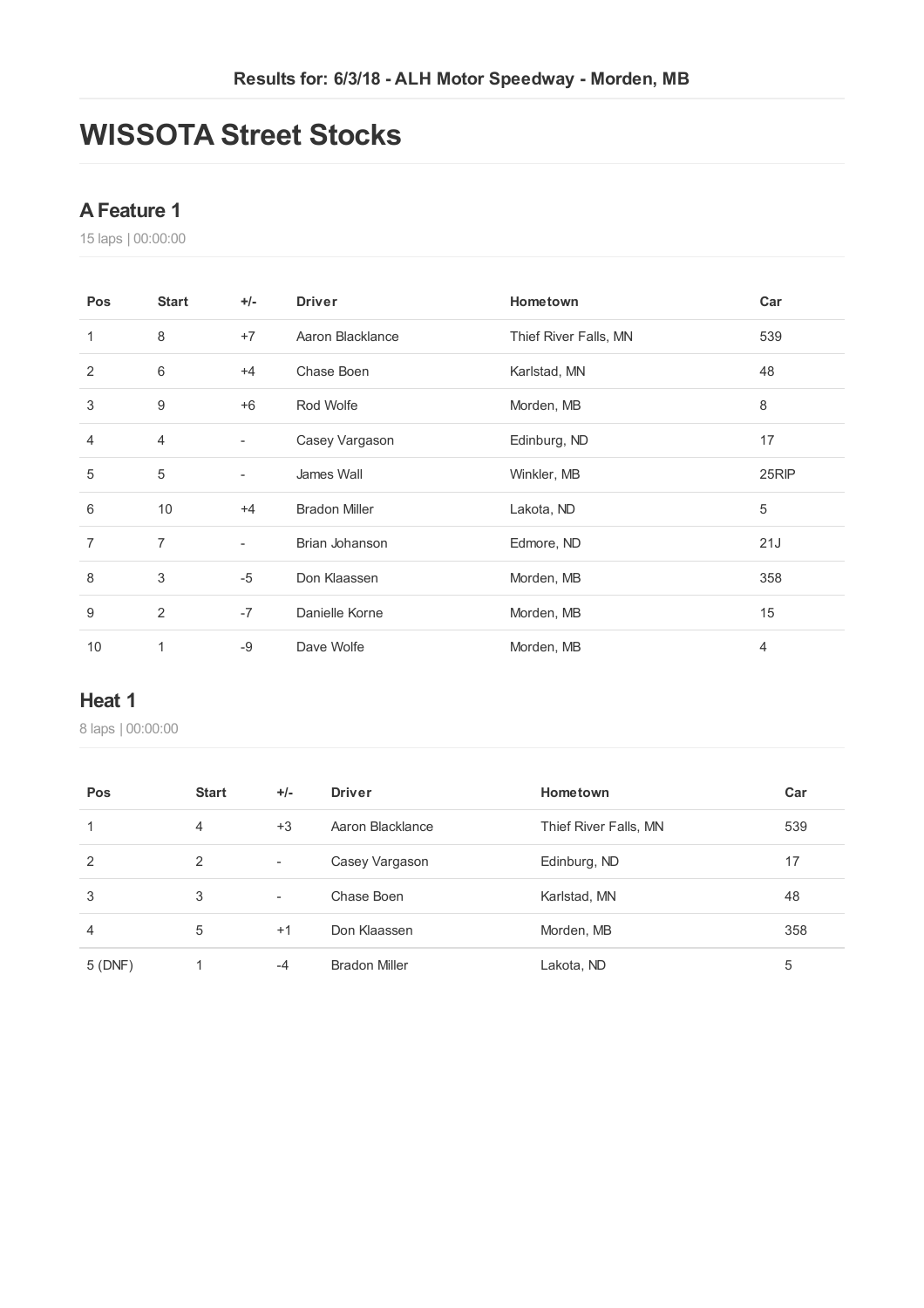laps | 00:00:00

| Pos            | <b>Start</b> | $+/-$ | <b>Driver</b>  | Hometown    | Car   |
|----------------|--------------|-------|----------------|-------------|-------|
|                | 5            | $+4$  | James Wall     | Winkler, MB | 25RIP |
| $\overline{2}$ | -1           | $-1$  | Danielle Korne | Morden, MB  | 15    |
| 3              | 4            | $+1$  | Brian Johanson | Edmore, ND  | 21J   |
| 4              | 2            | $-2$  | Dave Wolfe     | Morden, MB  | 4     |
| 5              | 3            | $-2$  | Rod Wolfe      | Morden, MB  | 8     |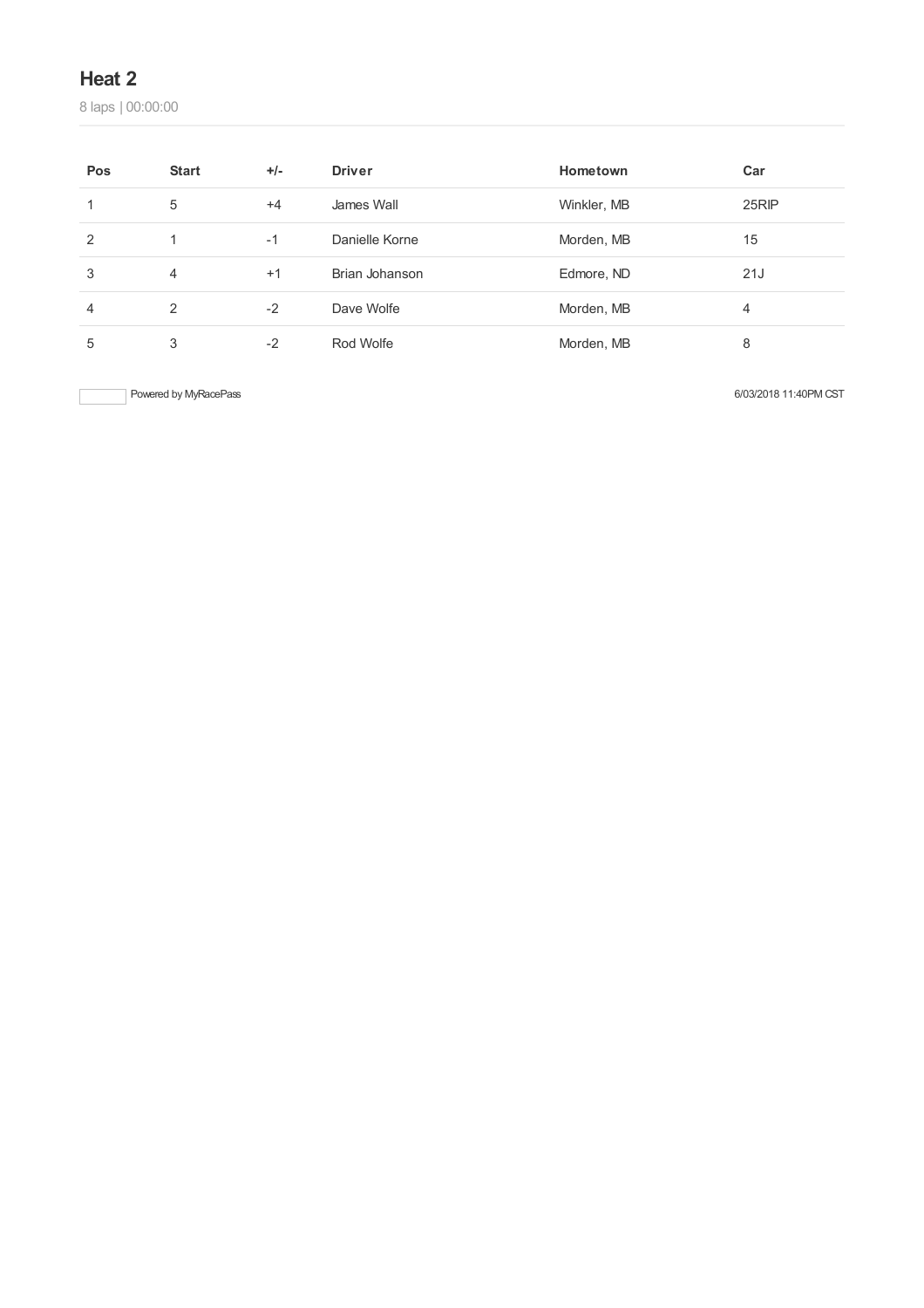# **WISSOTA Modifieds**

#### **AFeature 1**

laps | 00:00:00

| Pos            | <b>Start</b>   | $+/-$                    | <b>Driver</b>       | Hometown          | Car |
|----------------|----------------|--------------------------|---------------------|-------------------|-----|
| 1              | 6              | $+5$                     | Ward Imrie          | Winnipeg, MB      | 10W |
| 2              | 2              | $\overline{\phantom{a}}$ | Shawn Teunis        | West St. Paul, MB | 39  |
| 3              | $\overline{7}$ | $+4$                     | <b>Scott Greer</b>  | Winnipeg, MB      | 5G  |
| $\overline{4}$ | 4              | $\overline{\phantom{a}}$ | <b>Ryan Cousins</b> | Morden, MB        | 36  |
| 5              | 9              | $+4$                     | Jeff Pritchard      | Carman, MB        | 1   |
| 6              | 3              | $-3$                     | Justin Bronk        | West St. Paul, MB | 92  |
| $\overline{7}$ | 5              | $-2$                     | <b>Tony Caissie</b> | Winnipeg, MB      | 12  |
| 8              | 8              | $\overline{\phantom{a}}$ | Jordan Duray        | Halma, MN         | 81  |
| 9              | 10             | $+1$                     | Murray Temple       | Hartney, MB       | 33  |
| 10 (DNF)       | $\mathbf{1}$   | $-9$                     | Chad Allen          | Morden, MB        | 22  |

#### **Heat 1**

| Pos            | <b>Start</b> | $+/-$                    | <b>Driver</b>       | Hometown          | Car |
|----------------|--------------|--------------------------|---------------------|-------------------|-----|
| 1              | 1            | $\overline{\phantom{a}}$ | Ward Imrie          | Winnipeg, MB      | 10W |
| 2              | 2            | $\overline{\phantom{a}}$ | Scott Greer         | Winnipeg, MB      | 5G  |
| 3              | 3            | $\overline{\phantom{a}}$ | <b>Ryan Cousins</b> | Morden, MB        | 36  |
| $\overline{4}$ | 4            | $\overline{\phantom{a}}$ | <b>Shawn Teunis</b> | West St. Paul, MB | 39  |
| 5              | 5            | $\overline{\phantom{a}}$ | Jeff Pritchard      | Carman, MB        |     |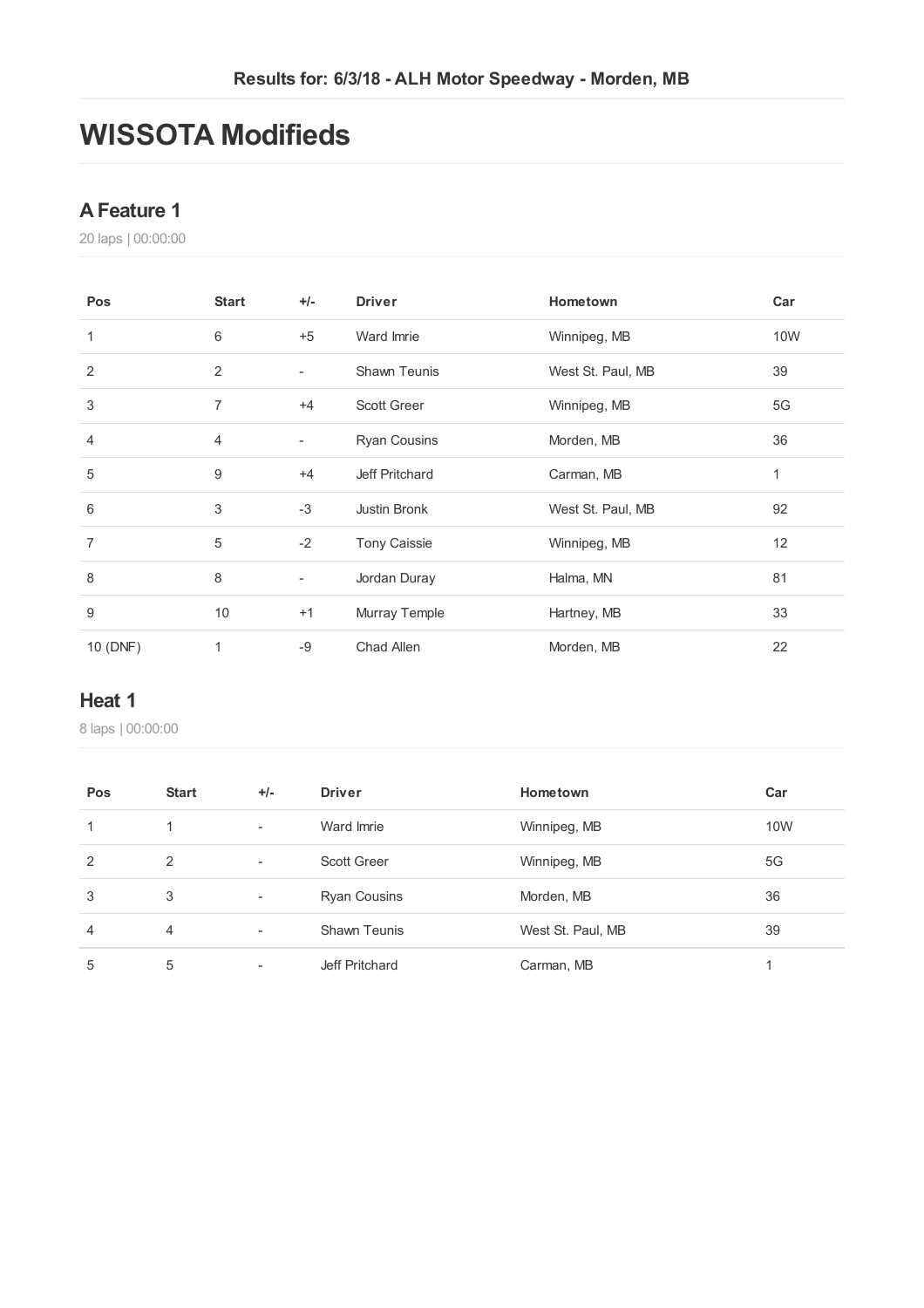laps | 00:00:00

| Pos | <b>Start</b> | $+/-$                    | <b>Driver</b>       | Hometown          | Car |
|-----|--------------|--------------------------|---------------------|-------------------|-----|
|     | 1            | $\overline{\phantom{a}}$ | <b>Tony Caissie</b> | Winnipeg, MB      | 12  |
| 2   | 5            | $+3$                     | Justin Bronk        | West St. Paul, MB | 92  |
| 3   | 2            | $-1$                     | Jordan Duray        | Halma, MN         | 81  |
| 4   | 4            | $\overline{\phantom{a}}$ | Chad Allen          | Morden, MB        | 22  |
| 5   | 3            | $-2$                     | Murray Temple       | Hartney, MB       | 33  |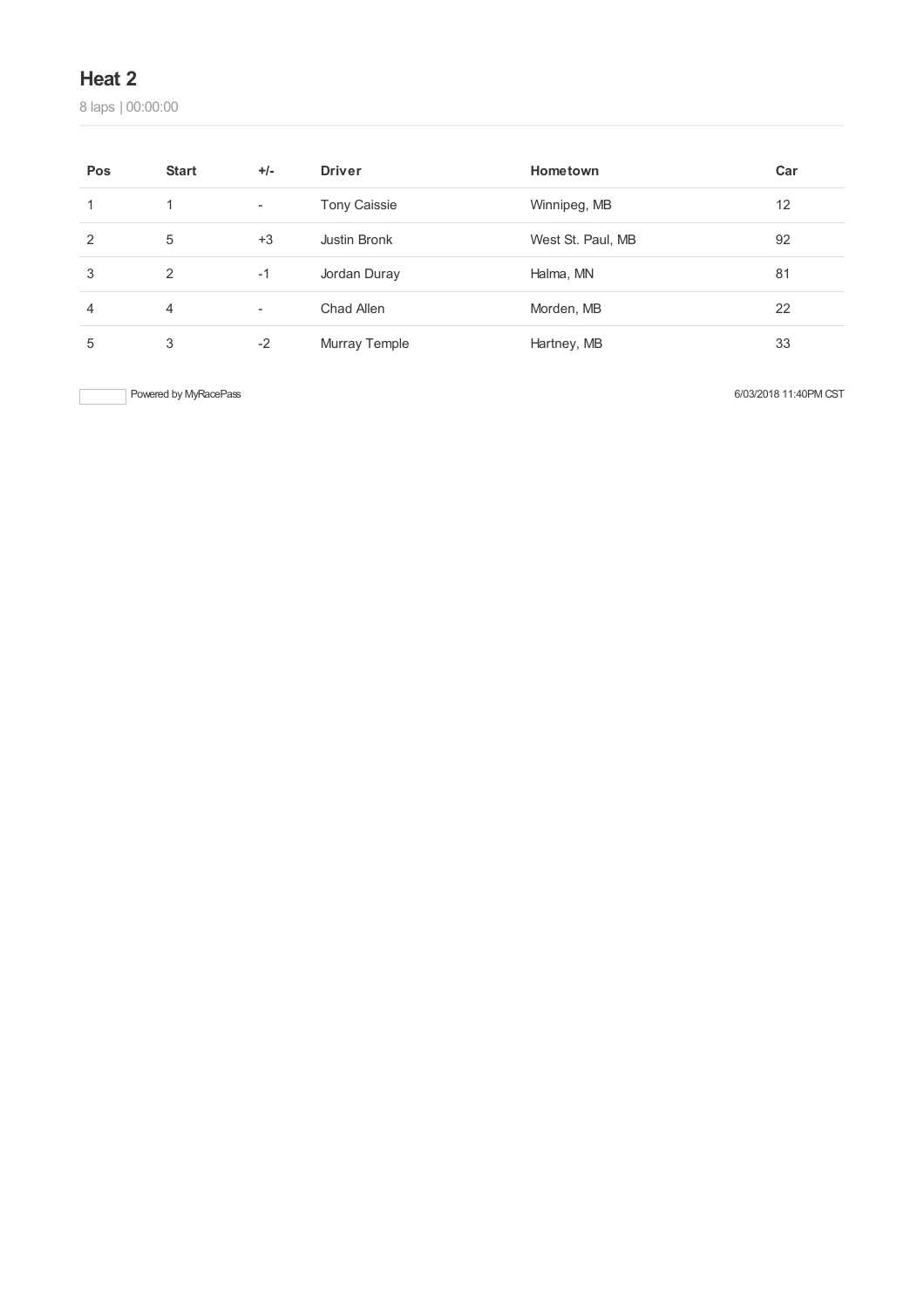# **Pure Stocks**

#### **AFeature 1**

laps | 00:00:00

| Pos            | <b>Start</b>   | $+/-$                    | <b>Driver</b>         | Hometown          | Car            |
|----------------|----------------|--------------------------|-----------------------|-------------------|----------------|
| 1              | 7              | $+6$                     | Kevin Smith           |                   | 06             |
| $\overline{2}$ | 8              | $+6$                     | Cody Smith            | Boissevain, MB    | 08S            |
| 3              | 4              | $+1$                     | <b>Brian Bellew</b>   | Killarney, MB     | 30K            |
| $\overline{4}$ | $\sqrt{5}$     | $+1$                     | Jamie Smith           | Boissevain, MB    | 13             |
| 5              | 10             | $+5$                     | Danielle Korne        | Morden, MB        | 15             |
| 6              | 6              | $\overline{\phantom{0}}$ | <b>Brian Kentner</b>  | Boissevain, MB    | 66K            |
| $\overline{7}$ | 11             | $+4$                     | Tyler Fehr            | Winkler, MB       | 8              |
| 8              | 1              | $-7$                     | Dean Miljure          | Winnipeg, Man, MB | 71             |
| 9              | $\overline{2}$ | $-7$                     | Al Unger              | Morden, MB        | 95             |
| 10             | 12             | $+2$                     | Jimmy Klassen         | Morden, MB        | $\overline{7}$ |
| 11             | 13             | $+2$                     | <b>Jeff Gillies</b>   | Killarney, MB     | 7G             |
| 12 (DNF)       | 9              | $-3$                     | MiKara Johanson       | Edmore, ND        | 16J            |
| 13 (DNF)       | 3              | $-10$                    | <b>Bailey Cousins</b> | Morden, MB        | 7B             |
| <b>DNS</b>     |                |                          | David Harms           | Bagot, MB         | 5              |

### **Heat 1**

| Pos            | <b>Start</b> | $+/-$                    | <b>Driver</b>       | Hometown       | Car |
|----------------|--------------|--------------------------|---------------------|----------------|-----|
| 1              | 1            | ٠                        | Jamie Smith         | Boissevain, MB | 13  |
| 2              | 5            | $+3$                     | Kevin Smith         |                | 06  |
| 3              | 3            | ۰                        | <b>Brian Bellew</b> | Killarney, MB  | 30K |
| $\overline{4}$ | 2            | $-2$                     | Al Unger            | Morden, MB     | 95  |
| 5              | 4            | $-1$                     | MiKara Johanson     | Edmore, ND     | 16J |
| 6 (DNF)        | 6            | $\overline{\phantom{a}}$ | <b>Jeff Gillies</b> | Killarney, MB  | 7G  |
| 7 (DNF)        |              | $\overline{\phantom{a}}$ | David Harms         | Bagot, MB      | 5   |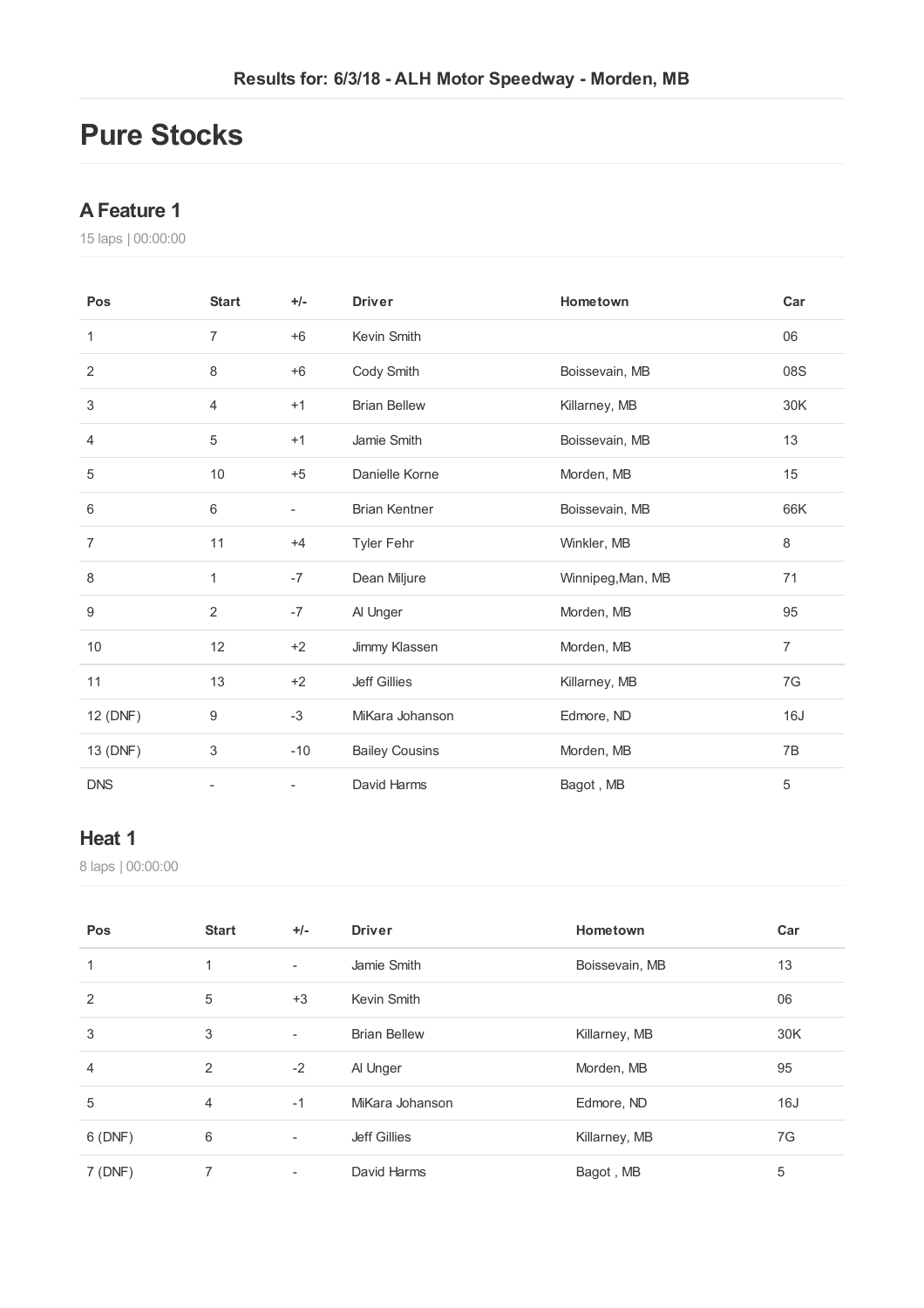laps | 00:00:00

| Pos | <b>Start</b>   | $+/-$                    | <b>Driver</b>         | Hometown          | Car |
|-----|----------------|--------------------------|-----------------------|-------------------|-----|
|     | 1              | $\blacksquare$           | <b>Brian Kentner</b>  | Boissevain, MB    | 66K |
| 2   | 2              | $\overline{\phantom{a}}$ | Cody Smith            | Boissevain, MB    | 08S |
| 3   | $\overline{7}$ | $+4$                     | <b>Bailey Cousins</b> | Morden, MB        | 7B  |
| 4   | 3              | $-1$                     | Dean Miljure          | Winnipeg, Man, MB | 71  |
| 5   | 6              | $+1$                     | Danielle Korne        | Morden, MB        | 15  |
| 6   | 5              | $-1$                     | <b>Tyler Fehr</b>     | Winkler, MB       | 8   |
|     | 4              | $-3$                     | Jimmy Klassen         | Morden, MB        | 7   |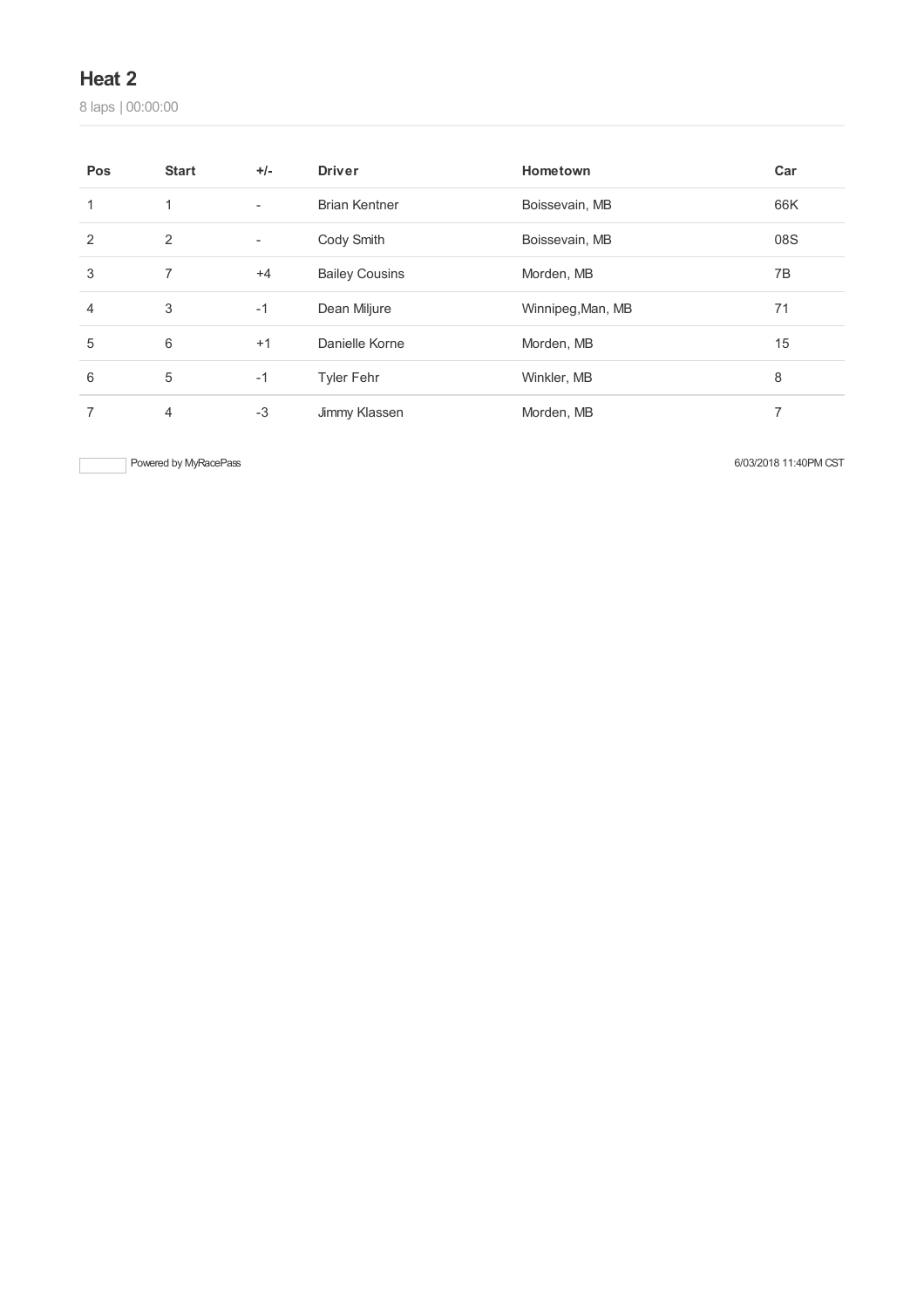# **WISSOTA Midwest Modifieds**

#### **AFeature 1**

| Pos            | <b>Start</b>   | $+/-$                    | <b>Driver</b>           | Hometown        | Car             |
|----------------|----------------|--------------------------|-------------------------|-----------------|-----------------|
| 1              | $\overline{7}$ | $+6$                     | Lance Schill            | Langdon, ND     | 17              |
| 2              | 3              | $+1$                     | <b>Austin Hunter</b>    | Winnipeg, MB    | 44              |
| 3              | $\overline{4}$ | $+1$                     | Brenden Luschinski      | Headingley, MB  | 16              |
| 4              | $\sqrt{5}$     | $+1$                     | Cole Haugland           | Brocket, ND     | 10 <sup>C</sup> |
| 5              | 11             | $+6$                     | <b>Brandon Wieler</b>   | Winkler, MB     | 99W             |
| 6              | 8              | $+2$                     | Stoney Kruk             | Langdon, ND     | 17K             |
| $\overline{7}$ | $\mathbf{1}$   | $-6$                     | <b>Austin Overwater</b> | Winnipeg, MB    | 33A             |
| 8              | 6              | $-2$                     | Cody Wall               | Plum Coulee, MB | 25              |
| 9              | 9              | $\blacksquare$           | Victoria Stutsky        | St. Andrews, MB | 24              |
| 10             | 13             | $+3$                     | <b>Brandon Rehill</b>   | St. Andrews, MB | 4B              |
| 11             | 12             | $+1$                     | Derek Unrau             | Roland, MB      | 59              |
| 12             | 16             | $+4$                     | <b>Ted Doell</b>        | Carman, MB      | 95              |
| 13             | 10             | $-3$                     | Murray Kozie            | Headingley, MB  | 55              |
| 14             | 14             | $\overline{\phantom{a}}$ | Adam Unrau              | Winkler, MB     | 3               |
| 15             | 19             | $+4$                     | Steve Hougard           | Strandquist, MN | $00\,$          |
| 16             | $\overline{2}$ | $-14$                    | Gary Unrau              | Roland, MB      | 18              |
| 17             | 15             | $-2$                     | <b>Edward Bell</b>      | Winnipeg, MB    | 14              |
| 18             | 17             | $-1$                     | Shawn Roy               | Winnipeg, MB    | 8               |
| 19             | 18             | $-1$                     | <b>Tim Wiebe</b>        | Vita, MB        | <b>18T</b>      |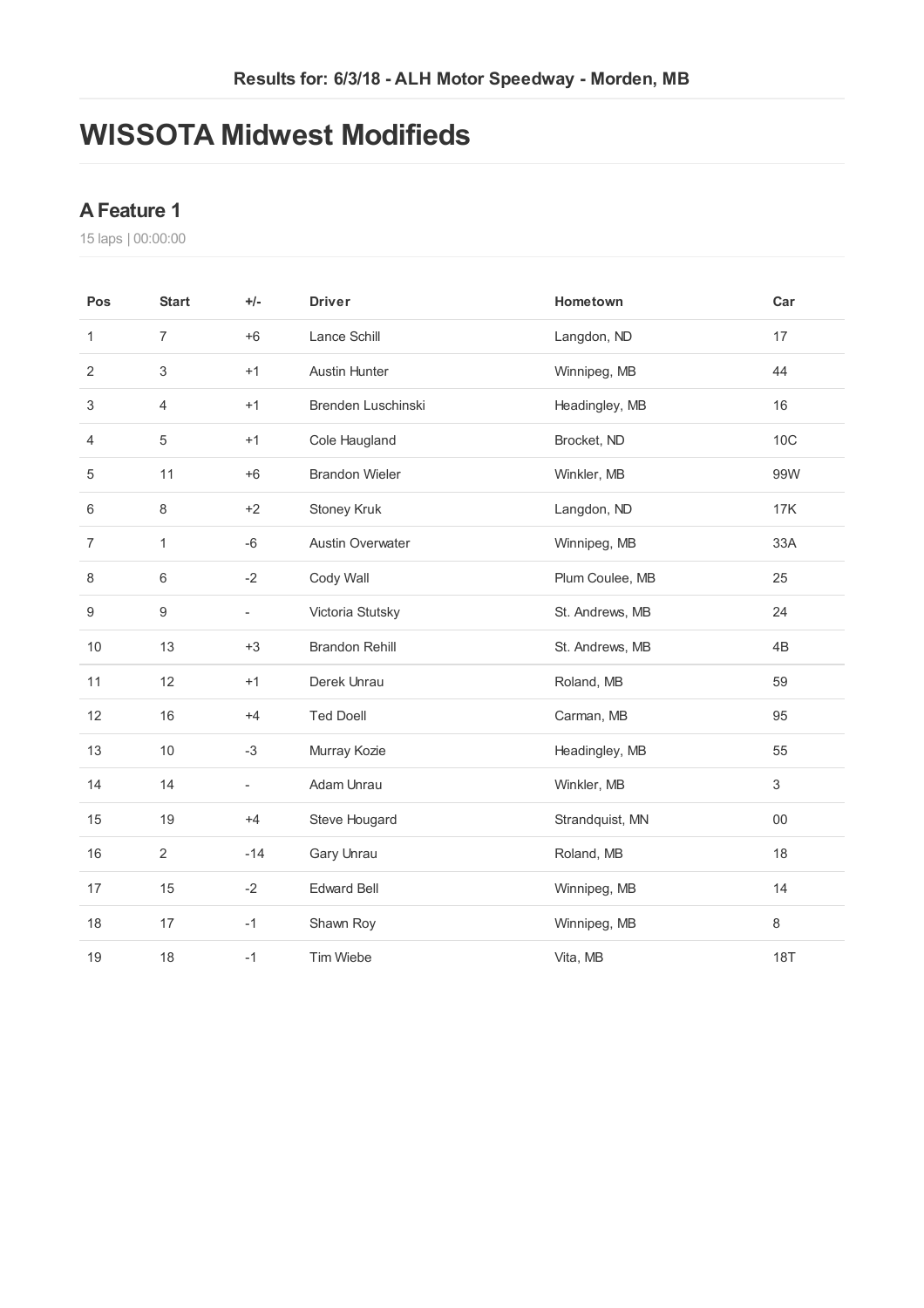laps | 00:00:00

| Pos | <b>Start</b> | $+/-$                    | <b>Driver</b>         | Hometown        | Car             |
|-----|--------------|--------------------------|-----------------------|-----------------|-----------------|
| 1   | 1            | $\blacksquare$           | Cole Haugland         | Brocket, ND     | 10 <sup>C</sup> |
| 2   | 2            | $\overline{\phantom{a}}$ | Victoria Stutsky      | St. Andrews, MB | 24              |
| 3   | 5            | $+2$                     | Austin Hunter         | Winnipeg, MB    | 44              |
| 4   | 4            | -                        | Murray Kozie          | Headingley, MB  | 55              |
| 5   | 3            | $-2$                     | <b>Brandon Rehill</b> | St. Andrews, MB | 4B              |
| 6   | 6            | $\overline{\phantom{a}}$ | <b>Ted Doell</b>      | Carman, MB      | 95              |
|     | 7            | -                        | <b>Tim Wiebe</b>      | Vita, MB        | 18T             |

#### **Heat 2**

laps | 00:00:00

| Pos            | <b>Start</b>   | $+/-$                    | <b>Driver</b>           | Hometown        | Car |
|----------------|----------------|--------------------------|-------------------------|-----------------|-----|
| 1              | 2              | $+1$                     | <b>Austin Overwater</b> | Winnipeg, MB    | 33A |
| 2              | 1              | $-1$                     | Gary Unrau              | Roland, MB      | 18  |
| 3              | 5              | $+2$                     | Cody Wall               | Plum Coulee, MB | 25  |
| $\overline{4}$ | $\overline{4}$ | $\overline{\phantom{0}}$ | <b>Brandon Wieler</b>   | Winkler, MB     | 99W |
| 5              | 6              | $+1$                     | Adam Unrau              | Winkler, MB     | 3   |
| 6              | 3              | $-3$                     | Shawn Roy               | Winnipeg, MB    | 8   |

#### **Heat 3**

laps | 00:00:00

| Pos            | <b>Start</b> | $+/-$ | <b>Driver</b>      | Hometown        | Car        |
|----------------|--------------|-------|--------------------|-----------------|------------|
| 1              | 2            | $+1$  | Lance Schill       | Langdon, ND     | 17         |
| $\overline{2}$ | 1            | $-1$  | <b>Stoney Kruk</b> | Langdon, ND     | <b>17K</b> |
| 3              | 5            | $+2$  | Brenden Luschinski | Headingley, MB  | 16         |
| 4              | 4            | ٠     | Derek Unrau        | Roland, MB      | 59         |
| 5              | 6            | $+1$  | <b>Edward Bell</b> | Winnipeg, MB    | 14         |
| 6(DNF)         | 3            | $-3$  | Steve Hougard      | Strandquist, MN | 00         |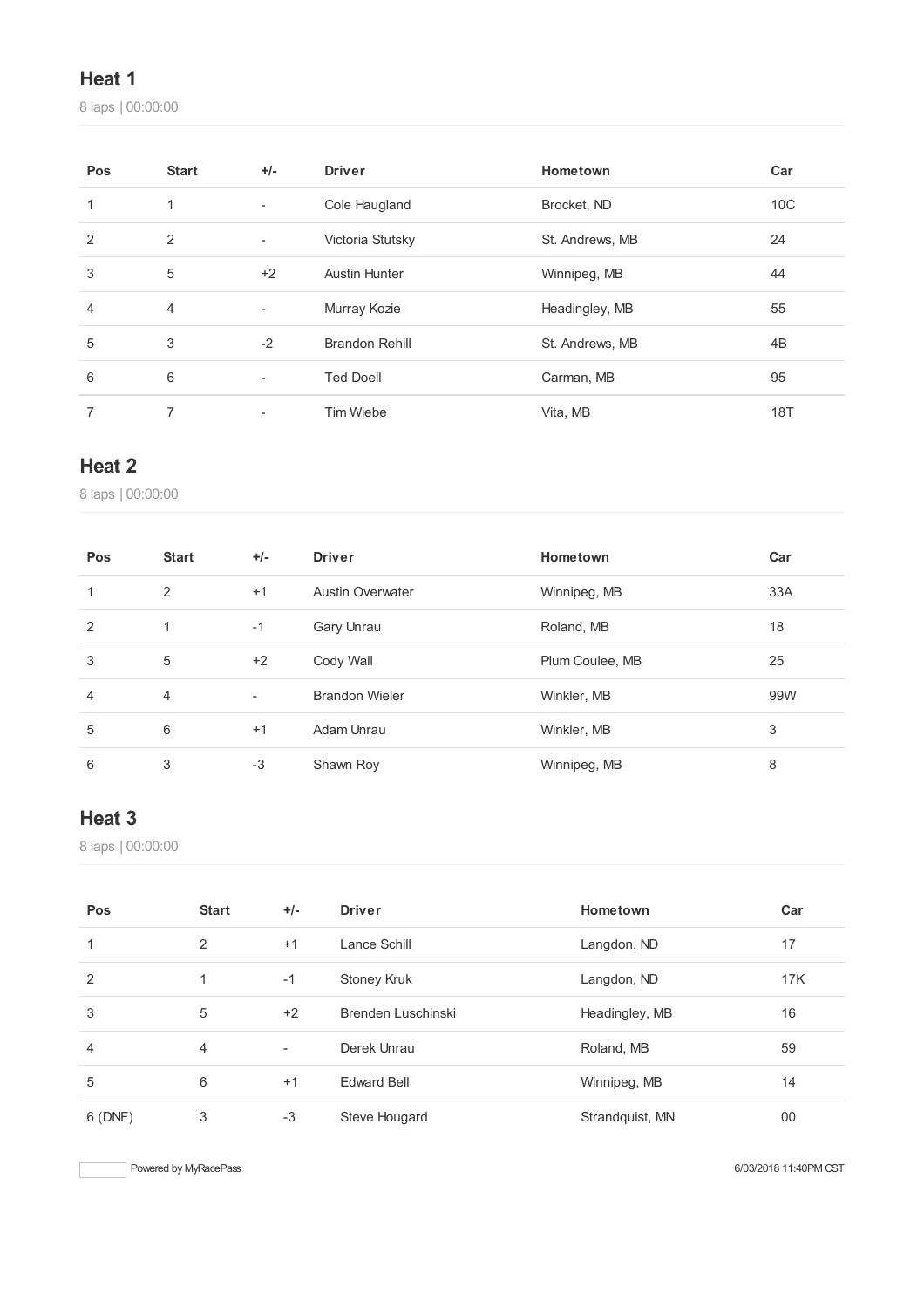# **Cylinder**

#### **AFeature 1**

laps | 00:00:00

| Pos | <b>Start</b>   | $+/-$ | <b>Driver</b>  | Hometown         | Car |
|-----|----------------|-------|----------------|------------------|-----|
| 1   | $\overline{4}$ | $+3$  | Denis Seguin   | Winnipeg, MB     | 23  |
| 2   | 5              | $+3$  | Ryan Higgins   | Winnipeg, MB     | 99  |
| 3   | 6              | $+3$  | Jeremy Wall    | Crystal City, MB | 55  |
| 4   | 3              | $-1$  | Zach Demers    | Winnipeg, MB     | 12  |
| 5   | 2              | $-3$  | Madison Brown  | Winnipeg, MB     | 77  |
| 6   | 1              | $-5$  | Alexander Farr | Landmark, MB     | 25  |
| 7   | 7              |       | Anita Bellew   | Killarney, MB    | 30A |

### **Heat 1**

laps | 00:00:00

| Pos            | <b>Start</b> | $+/-$ | <b>Driver</b>        | Hometown         | Car |
|----------------|--------------|-------|----------------------|------------------|-----|
| 1              | 4            | $+3$  | Denis Seguin         | Winnipeg, MB     | 23  |
| 2              | 3            | $+1$  | <b>Zach Demers</b>   | Winnipeg, MB     | 12  |
| 3              | 6            | $+3$  | <b>Madison Brown</b> | Winnipeg, MB     | 77  |
| $\overline{4}$ | 5            | $+1$  | Ryan Higgins         | Winnipeg, MB     | 99  |
| 5              | 2            | $-3$  | Alexander Farr       | Landmark, MB     | 25  |
| 6              | 7            | $+1$  | Jeremy Wall          | Crystal City, MB | 55  |
| 7              | 1            | $-6$  | Anita Bellew         | Killarney, MB    | 30A |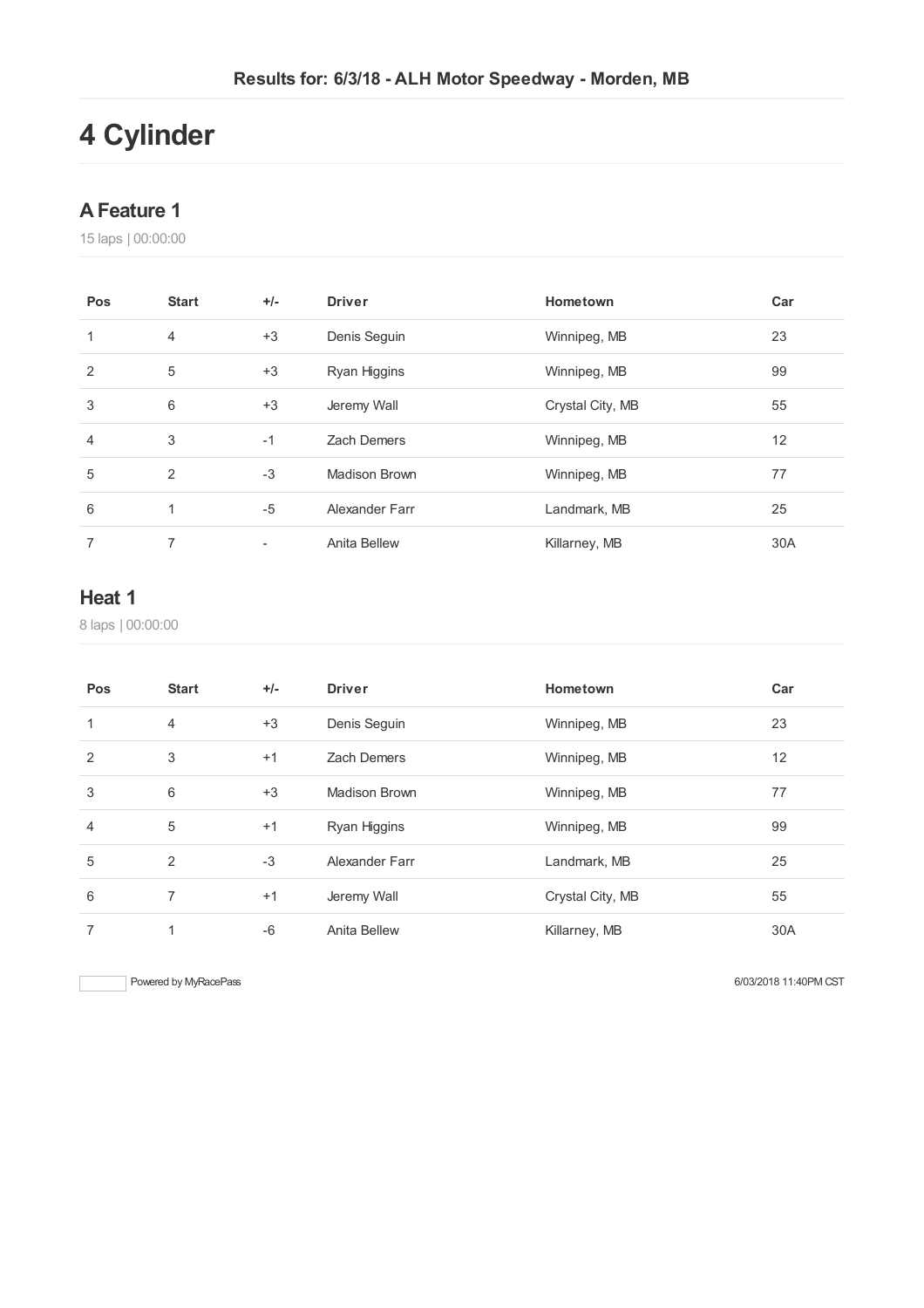# **Slingshots**

#### **AFeature 1**

laps | 00:00:00

| Pos            | <b>Start</b>   | $+/-$                    | <b>Driver</b>         | Hometown        | Car              |
|----------------|----------------|--------------------------|-----------------------|-----------------|------------------|
| 1              | $\overline{2}$ | $+1$                     | Rebecca Stutsky       | St. Andrews, MB | 14               |
| 2              | 4              | $+2$                     | <b>Tyler Doell</b>    | Carman, MB      | 8                |
| $\sqrt{3}$     | 6              | $+3$                     | Keenan Glasser        |                 | 22               |
| $\overline{4}$ | 5              | $+1$                     | Edna Zacharias        | Plum Coulee, MB | 15               |
| 5              | 8              | $+3$                     | Jesse Gibson          | Estevan, SK     | 17               |
| 6              | 3              | $-3$                     | Dentyn Schill         | Langdon, ND     | 17D              |
| $\overline{7}$ | 9              | $+2$                     | Cyrus Falk            | GRETNA, MB      | $\boldsymbol{9}$ |
| 8              | $\overline{7}$ | $-1$                     | Justin Temple         | Hartney, MB     | 33               |
| 9              | 10             | $+1$                     | Lisa Doell            | Carman, MB      | 4                |
| 10 (DNF)       | 1              | -9                       | <b>Brooke Cousins</b> | Morden, MB      | 36               |
| 11 (DNF)       | 11             | $\overline{\phantom{a}}$ | Ashley Temple         | Hartney, MB     | 23               |

#### **Heat 1**

| Pos            | <b>Start</b> | $+/-$                    | <b>Driver</b>        | Hometown          | Car |
|----------------|--------------|--------------------------|----------------------|-------------------|-----|
| 1              | 6            | $+5$                     | Rebecca Stutsky      | St. Andrews, MB   | 14  |
| 2              | 5            | $+3$                     | <b>Tyler Doell</b>   | Carman, MB        | 8   |
| 3              | 2            | $-1$                     | Dentyn Schill        | Langdon, ND       | 17D |
| $\overline{4}$ | 4            | $\overline{\phantom{a}}$ | Jesse Gibson         | Estevan, SK       | 17  |
| 5              | 3            | $-2$                     | Cyrus Falk           | <b>GRETNA, MB</b> | 9   |
| 6(DNF)         |              | $-5$                     | <b>Ashley Temple</b> | Hartney, MB       | 23  |